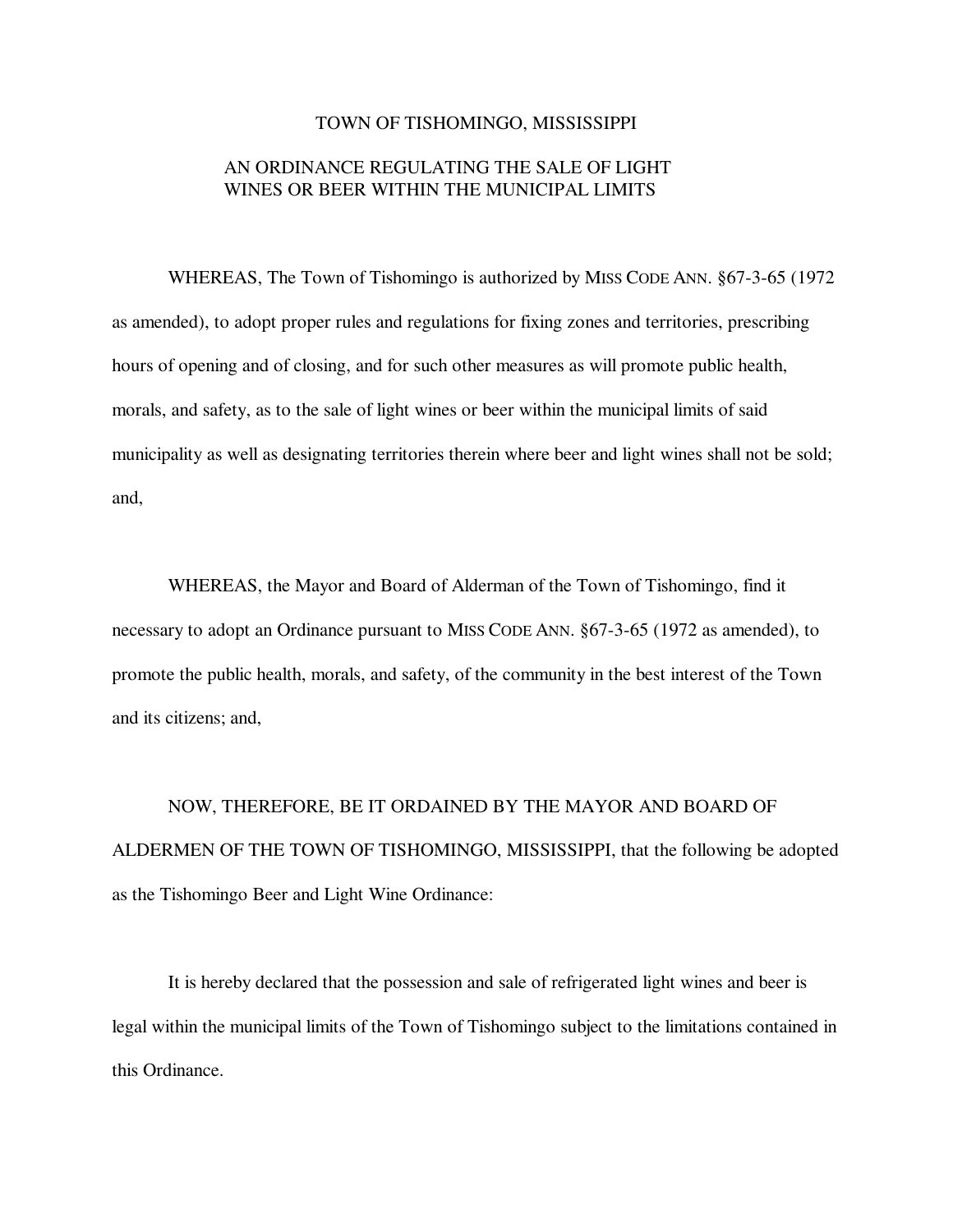#### Section 1: Definitions

- A. As used in this Ordinance, the terms "person", "consumer", "retailer", "wholesaler", "commissioner", "sale", "light wines or beer", and "distributor", shall be defined and have the meanings prescribed to such terms in MISS CODE ANN. §27-71-301 (1972 as amended).
- B. As used in this Ordinance, the term "premises" shall be defined as the building and parking lot of any business selling light wines or beer.
- C. "Central Commercial Business District" shall be defined as the area historically considered commercial since the platting of the town in 1907 and is defined specifically as those lots in the Town of Tishomingo as per the official plat on file in the Chancery Clerks Office of Tishomingo County, Mississippi within: Blocks 1, 2, 11, 12, 13, 14, 23, 26, 35, and west half of Block 24; Lots 21 through 30 inclusive of Blocks 3, 10, 15, 22 and 27; Unplatted lots between Blocks 1 and 12 and railroad.
- D. "General Commercial District" shall be defined as the following areas along Highway 25 that have over the years gravitated to commercial use, or have the highest and best use being commercial, to wit: All property between West row of Highway 25 and the Railroad, South of Block 35 of the Town of Tishomingo; On the East side of Highway 25 from the South Line of Block 36 of the Town of Tishomingo to the intersection of County Road 101 within 300 feet of highway 25;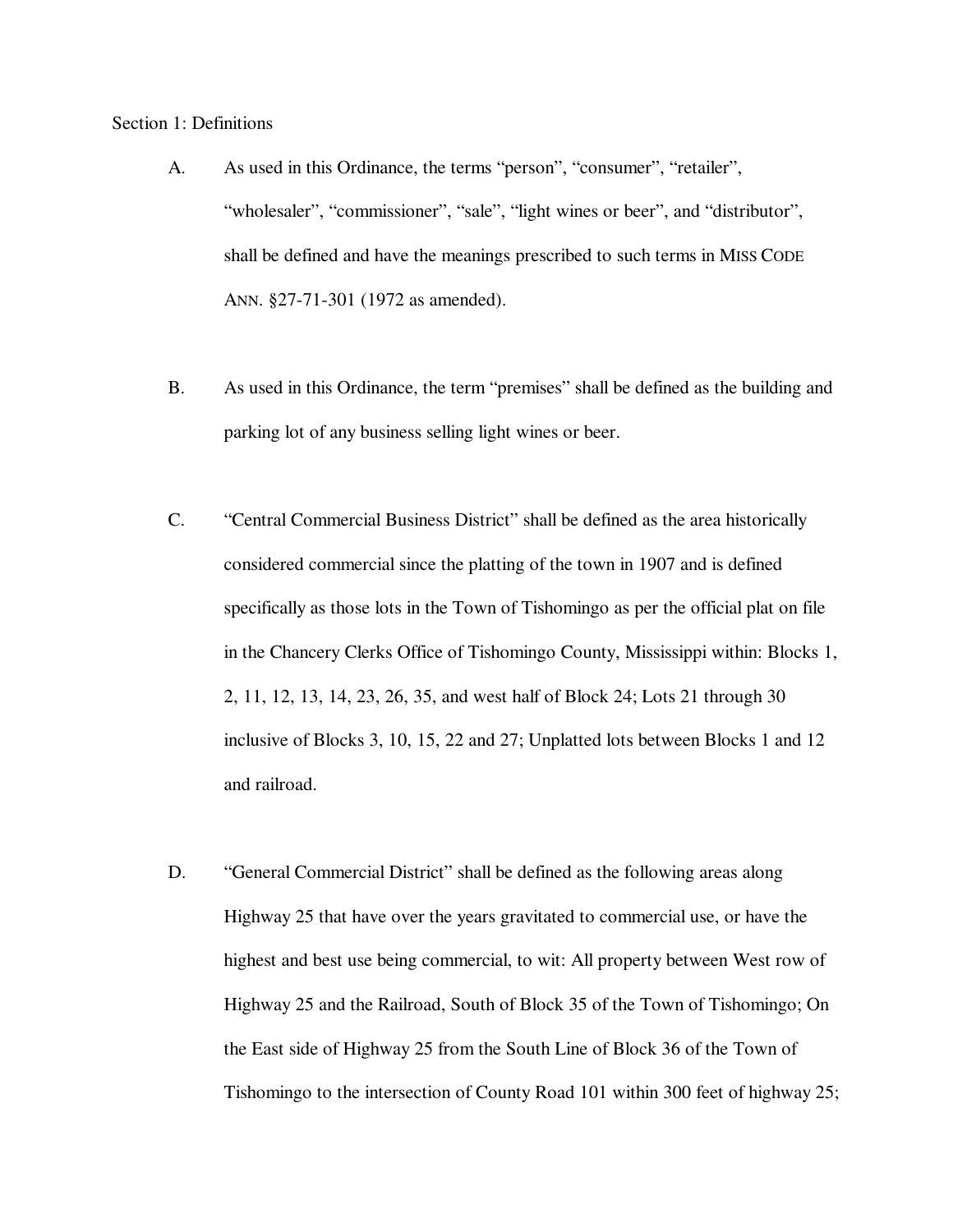200 feet on East side of 25 from the South city limits up to a point approximately 450 feet North of the South City Limits; On the East side of Highway 25 Beginning 400 feet North of North Street and extending North to the City Limits within 400 feet of Highway 25.

E. As used in this Ordinance, the term "open container" shall mean any container the contents of which are light wines or beer or alcohol beverage, is open, or which has been opened with any portion missing and resealed, but does not include empty containers.

#### Section 2: License

- A. No light wines or beer shall be sold within the municipal boundaries of the Town of Tishomingo unless the seller first obtains a retail permit for the sale of light wines or beer from the Mississippi State Tax Commission under MISS CODE ANN §67-3-27 (1972 as amended).
- B. Any person or entity desiring to engage in the business of selling light wines or beer shall, prior to engaging in advertising or sale thereof, first apply for and be granted a privilege license specifically for the sale of light wines or beer, and shall pay a privilege tax license fee to the Town of Tishomingo pursuant to MISS CODE ANN §27-71-345 (1972 as amended) in an amount equal to fifty percent (50%) of the tax imposed under MISS CODE ANN §27-71-303 (1972 as amended). The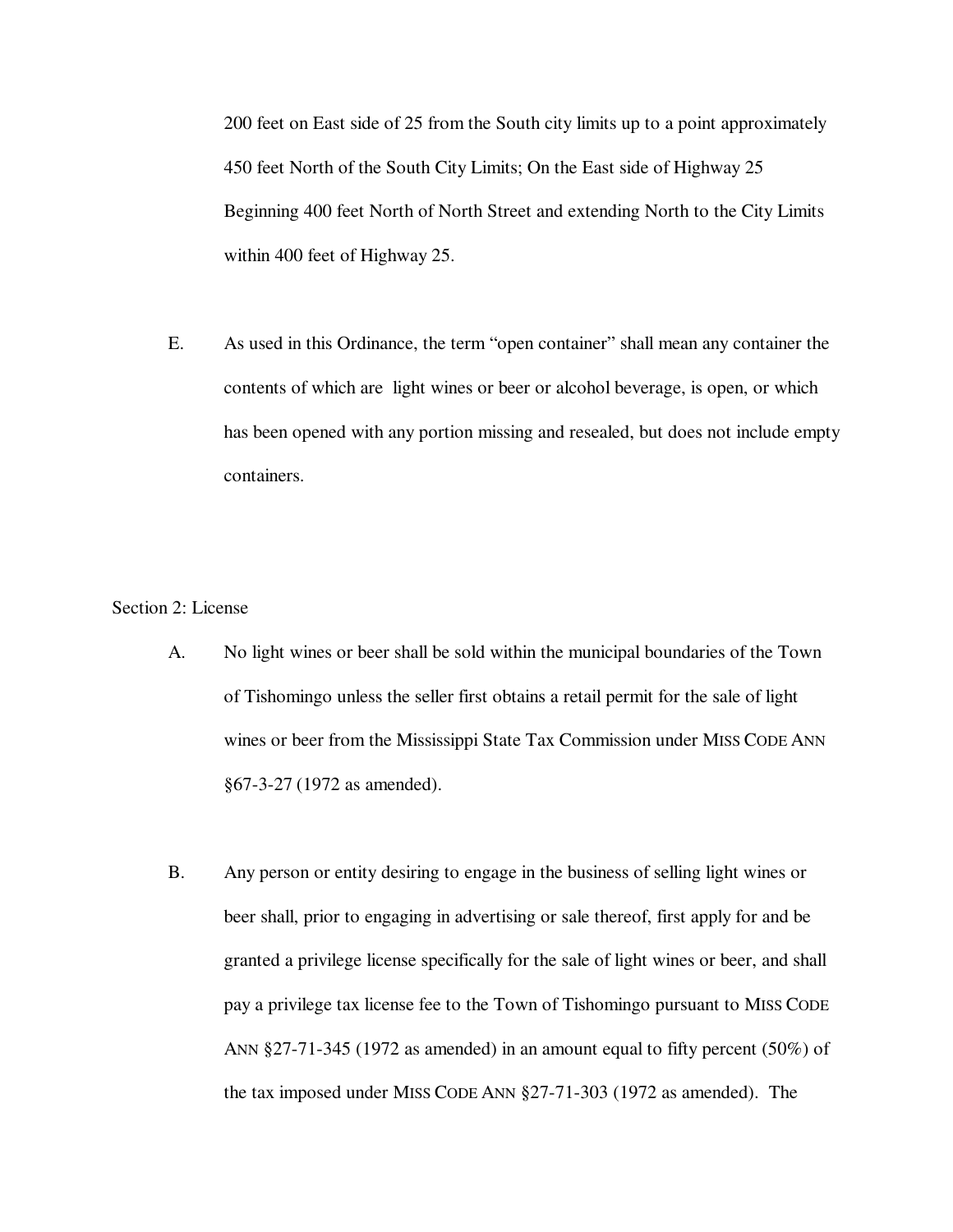application for privilege license shall be on a form prescribed by the city clerk and shall have attached thereto a sworn copy of the Application for Permit required by MISS CODE ANN §67-13-17 (1972 as amended), and a copy of the license issued by the Commissioner pursuant to MISS CODE ANN §27-71-27 (1972 as amended). The annual privilege license shall be valid one (1) year from date of issue.

## Section 3. Restrictions

- A. Lawful light wines or beer sale hours are 7:00 a.m. to 12:00 midnight, Monday through Saturday. It shall be unlawful for any person to sell or distribute light wines or beer on Sunday, Christmas day, or between the hours of 12:00 midnight and 7:00 a.m. Monday through Saturday.
- B. The on-premises and off-premises retail sale of light wines and beer shall be limited to the Central Commercial Business District and the General Commercial District defined above.
- C. No light wines or beer sold for off-premises consumption shall be sold within 150 feet of any church, daycare, kindergarten, or funeral home or the boundary line of designated school or public park property.
- D. No light wines or beer sold for on-premises consumption shall be sold within 250 feet from the main building of any church, daycare, kindergarten, or funeral home or the boundary line of designated school or public park property.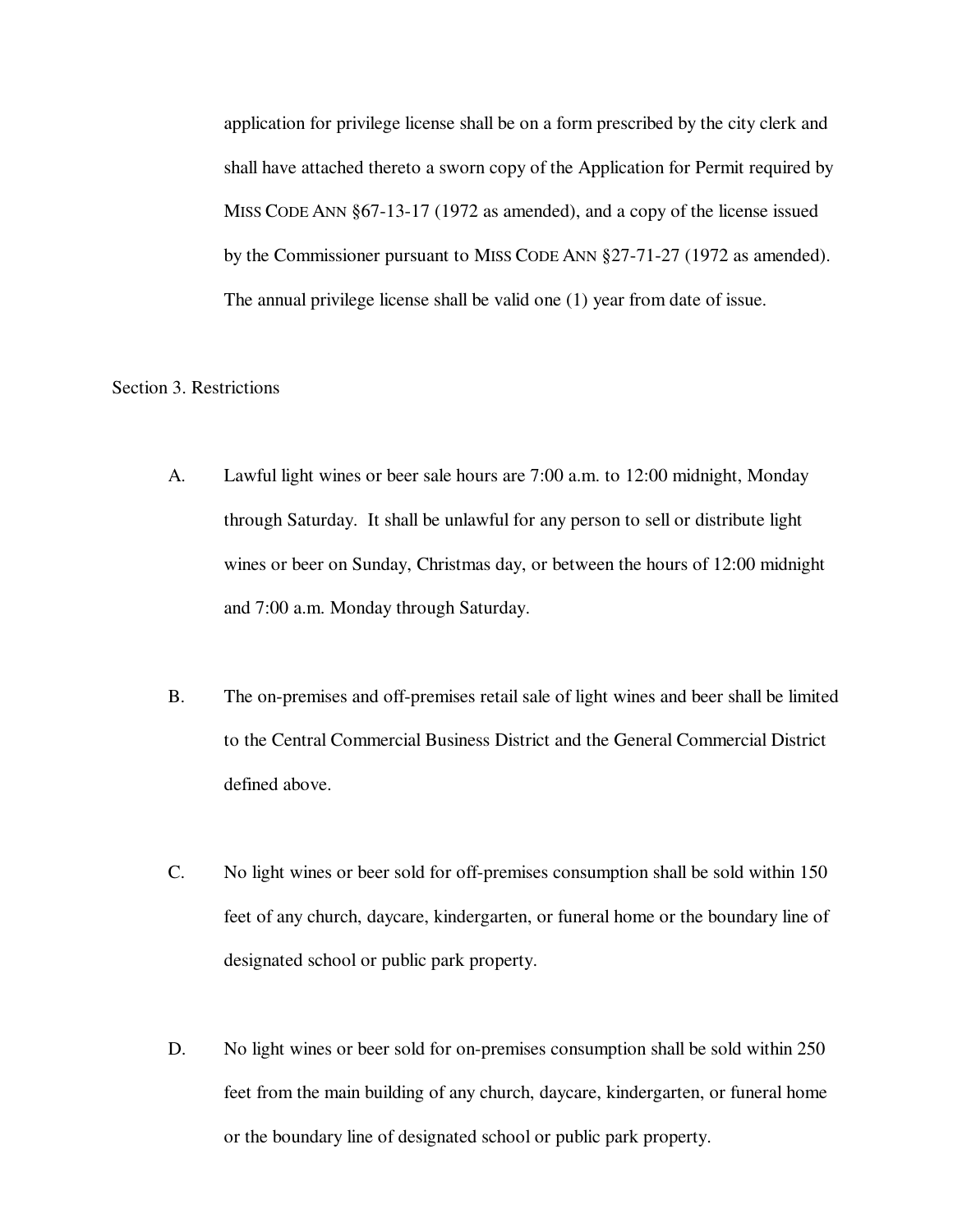E. It shall be unlawful for any retailer to allow on-premise consumption of light wines or beer except at a restaurant that has at least forty percent (40%) of its annual gross sales from preparing, cooking and serving food items, and not the sale of light wines and beer; also has a license and ABC permit issued by the Office of Alcohol Beverage Control of the Mississippi State Tax Commission for the onpremise retail sales and consumption of alcoholic beverages; and, meets the following requirements: table seating for 30 patrons. A menu that contains at least (5) separate entrees. Food items must be prepared in whole or in part on the premises. Food items that are merely heated and served or "ready-to-eat" without further preparation do not meet this requirement. Specialty or theme restaurants that specialize in one entree line may be exempted from this requirement so long as the entree line contains an acceptable number of theme or specialty entree variations. At a minimum, a Risk Category 2 Permit issued by the Mississippi State Department of Health, Proof of Permit is required for the initial application and all subsequent renewals. Employ at least one (1) employee with management or supervisory responsibility certified as a "food manager", or an equivalent position, by an educations program recognized by the Mississippi Department of Health. A kitchen that contains the following functional equipment: Oven and Stove top (can be one complete unit); cold storage areas (i.e., a refrigerator and freezer, either separate or combined); ventilation hood that meets applicable requirements under Mississippi State Department of Health regulations and city and/or local ordinances; adequate food preparation areas and countertop space; mop sink; three-compartment sink; and separate hand-washing facilities for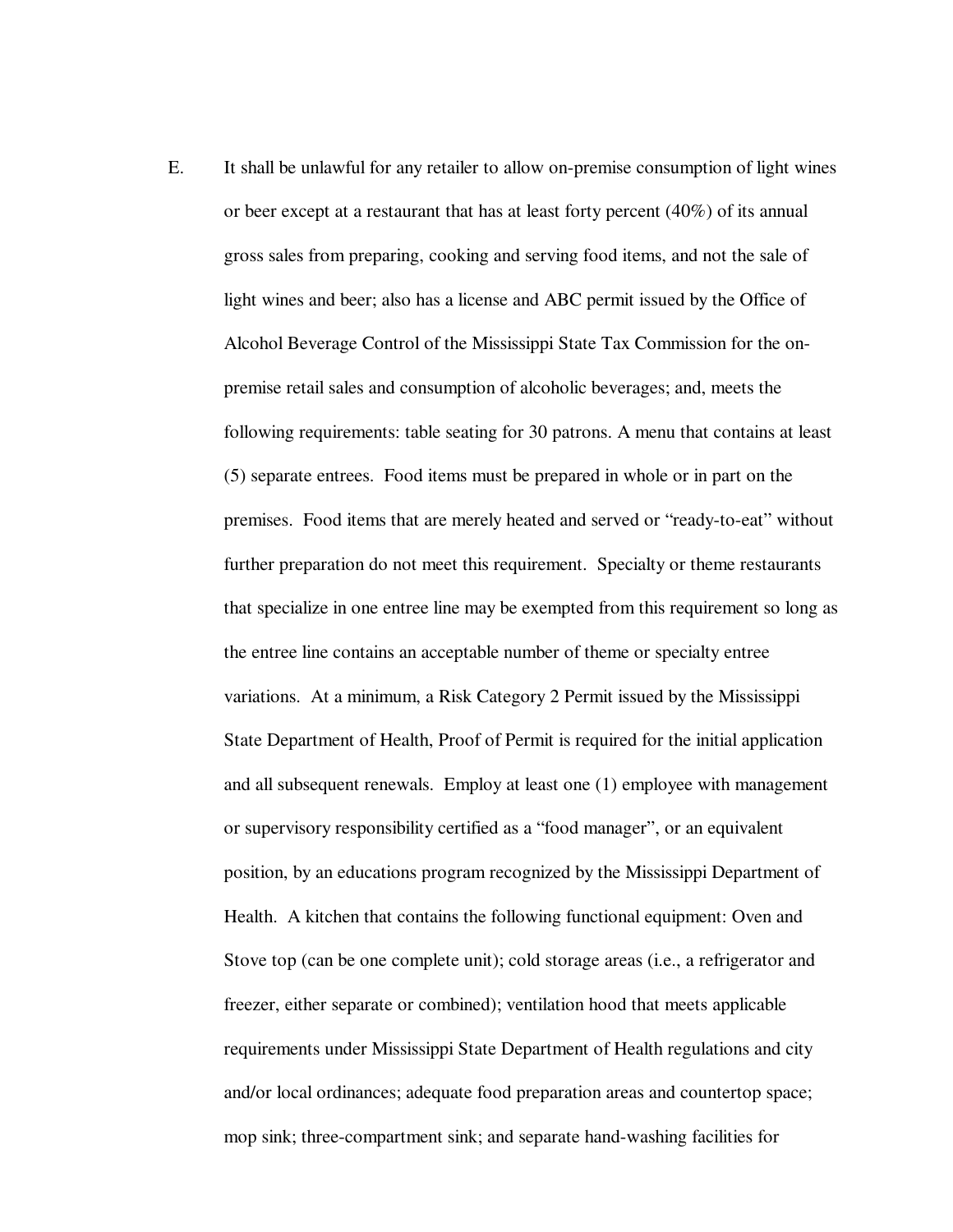employees. All equipment must meet applicable standards as required by the Mississippi State Department of Health and as listed in the FDA Food Code. Menus must be readily available and visible to customers along with the dining hours of operation. Dining hours must be adequate to meet the requirements based on the business's individual food service plan. A minimum of forty percent (40%) of gross annual sales derived from the preparation and serving of food.

- F. It shall be unlawful to sell light wines or beer through a drive-in window or a drive through sales facility.
- G. It shall be unlawful for any light wines or beer to be sold for off-premises consumption in quantities less than said quantities are prepackaged for sale by the manufacturer.
- H. It shall be unlawful for any premises licensed for on-premises consumption to allow a patron to leave the exterior of the enclosed area of sale with either a full or partial container of light wines or beer.
- I. All retailers selling light wines or beer for off-premises consumption shall place the light wines or beer purchased in an opaque bag or sack before delivering same to the consumer; except for manufacturer package containers of twelve (12) or more individual products with a handle that, but for the handle, completely encloses the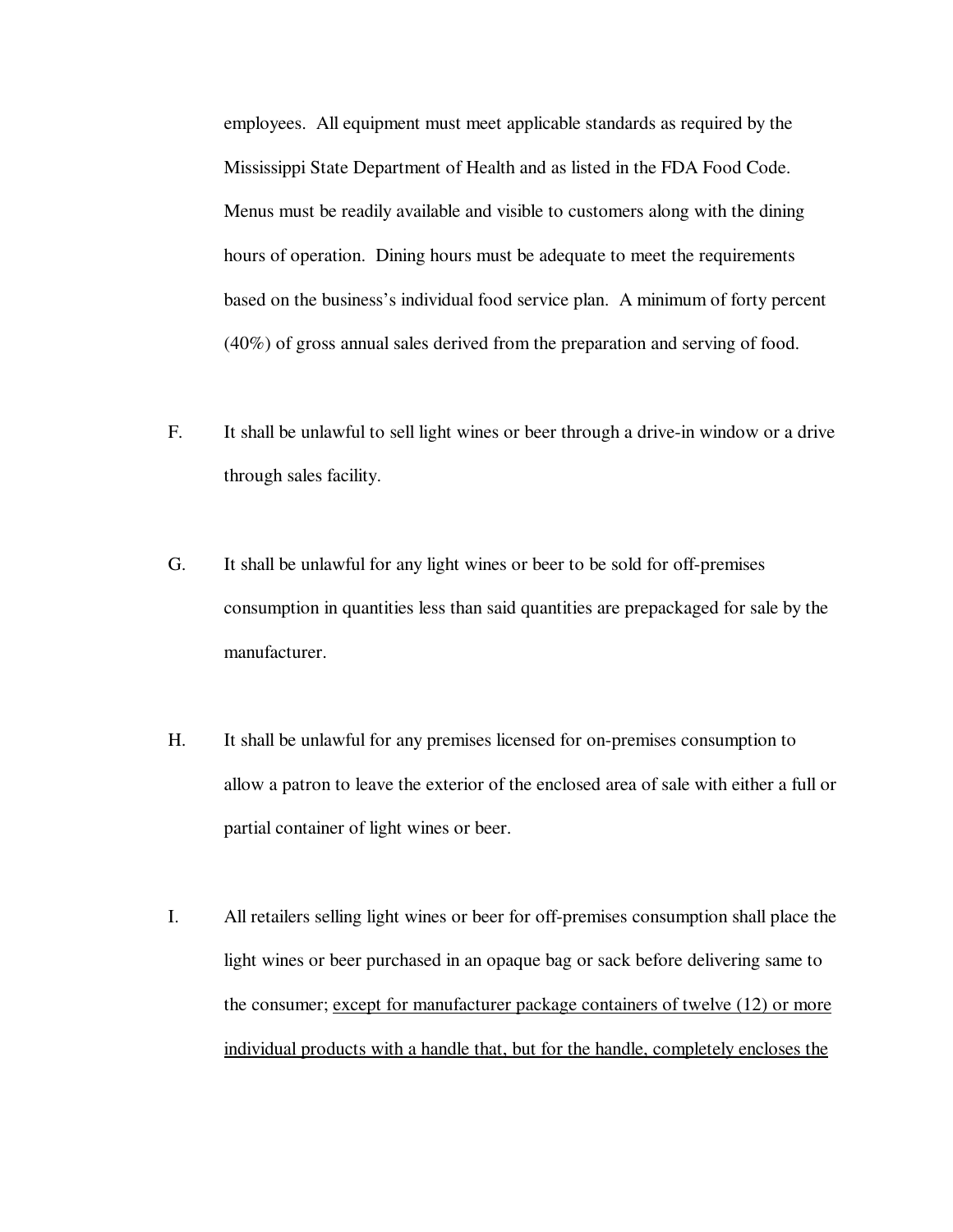product.<sup>1</sup>

- J. It shall be unlawful for any on-premise or off-premise wholesalers, distributors, or retailers to store light wines and beer in the window or outside of the building or in such manner as to allow such product to be visible from the street.
- K. It shall be unlawful for any holder of an on-premise or off-premise license to sell light wines or beer to allow any lewd, immoral, excessively loud or improper entertainment, conduct or practices; or any loud, boisterous, or disorderly conduct, on the premises.
- L. No person or entity shall have both an on-premise retail license and an off-premise retail license within the municipal limits.
- M. It shall be unlawful for any person under the age of twenty-one years to purchase or attempt to purchase light wines or beer.
- N. It shall be unlawful for any person over the age of twenty-one years to sell, distribute, or otherwise provide light wines or beer to a person under the age of twenty-one years.

<sup>&</sup>lt;sup>1</sup> Amendment dated August 6, 2013.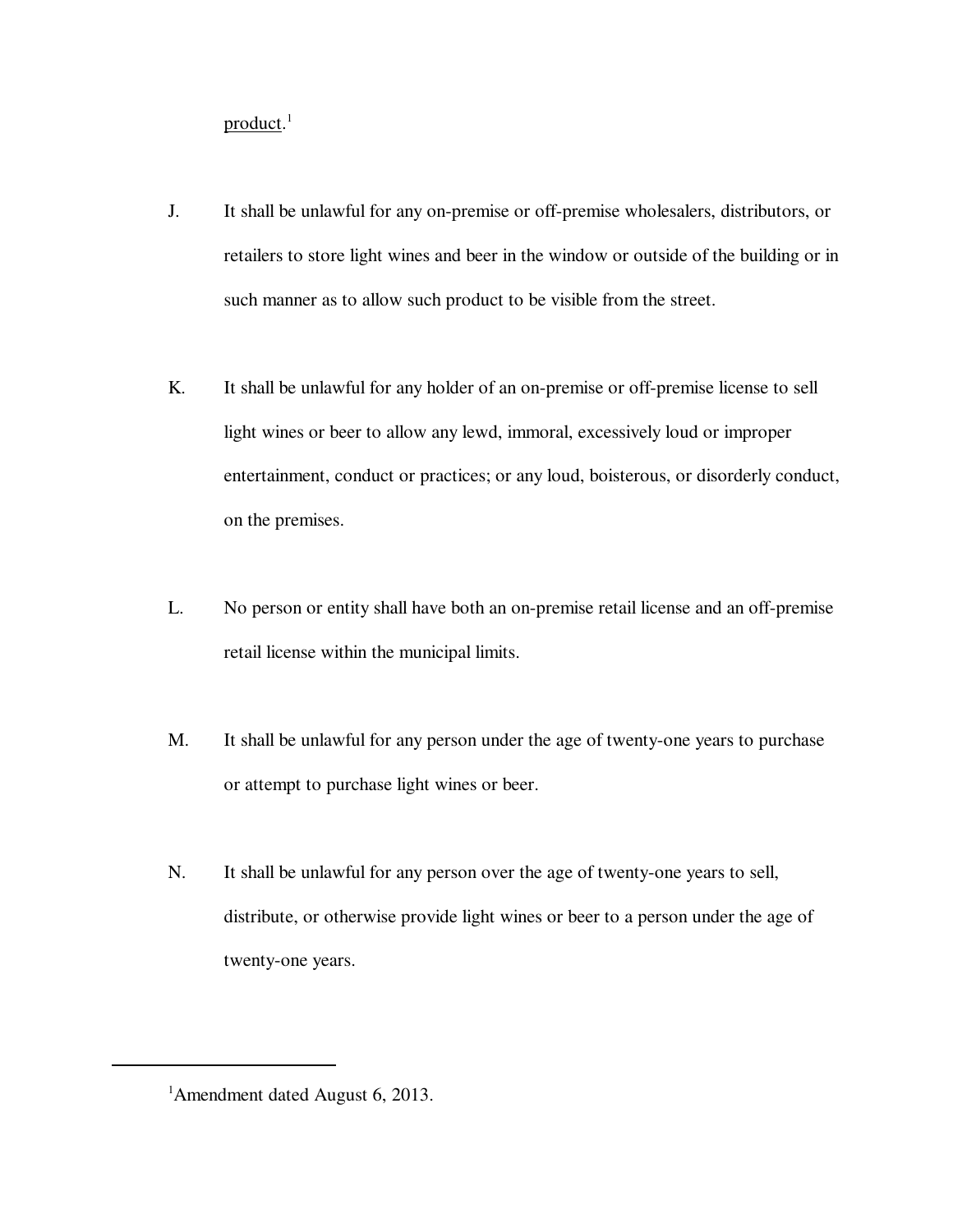- O. It shall be unlawful for any off-premise or on-premise retailer to advertise the sale of light wines or beer by means of banners or free standing temporary signs or neon, light emitting diode, or any other sign that uses individual lights or panel of lights for display.
- P. It shall be unlawful for any off-premise or on-premise retailer to advertise the sale of specific brands or manufacturers or prices of light wines or beer outside of the building where retail sales are made.
- Q. No on-premises retailer shall allow any person under the age of twenty-one years to serve light wines or beer to consumers.
- R. No off-premises retailer shall allow any person under the age of eighteen years to receive, stock, price or sell or bag light wines or beer.

## Section 4. Penalties

- A. Any violation of this Ordinance shall be a misdemeanor and shall be punishable a fine of not more than One thousand dollars (\$1,000.00) or imprisonment in the county jail for not more than ninety (90) days, or both.
- B. Any violation of this ordinance by a person or entity holding a privilege license issued by the Town of Tishomingo for the sale of light wines or beer shall, in addition to the penalty set forth in Section 4A shall: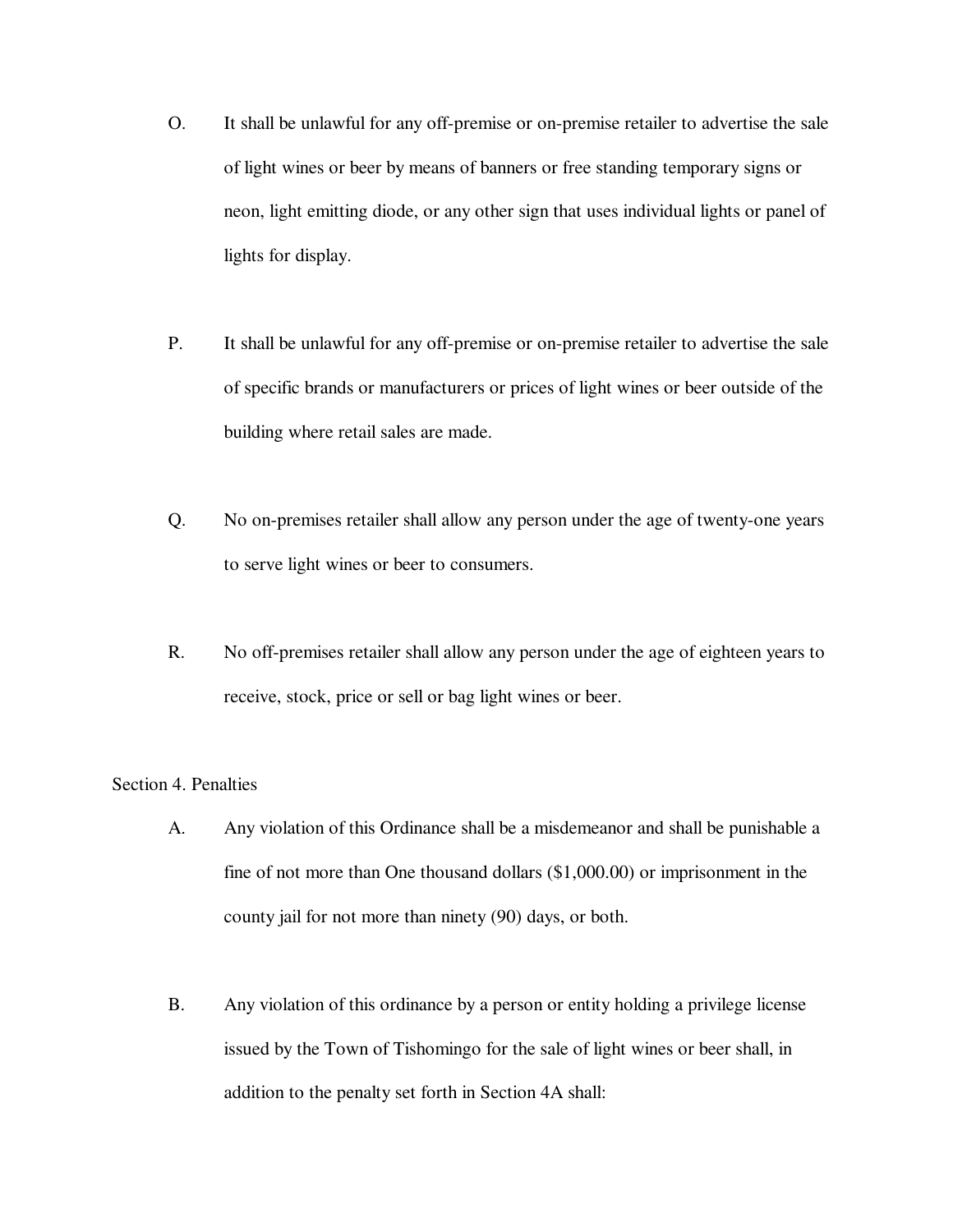- i. Upon the first offense, may have the privilege license suspended for up to thirty (30) days.
- ii. Upon a violation of this ordinance for the second time within three hundred sixty-five (365) calendar days of the a prior offense, may have the privilege license suspended for up to one hundred eighty (180) days.
- iii. Upon a violation of this ordinance for the third time within three hundred sixty-five (365) days of two prior offenses, shall have the privilege license revoked and shall not be eligible to apply for another privilege license to sell light wines or beer for a period of two years from the date of revocation.

### Section 5: Severability

The provisions of this Ordinance are severable and should any provision herein be declared invalid or unenforceable, the remaining provisions shall continue in full force and effect.

#### Section 6. Effective date

The distribution and sale of light wines or beer within the municipal limits of the Town of Tishomingo, Mississippi, shall become lawful on July 5, 2013, or upon the effective in force date by law of this ordinance, whichever is earlier.

The City Clerk is authorized and directed to make publication hereof as required by law.